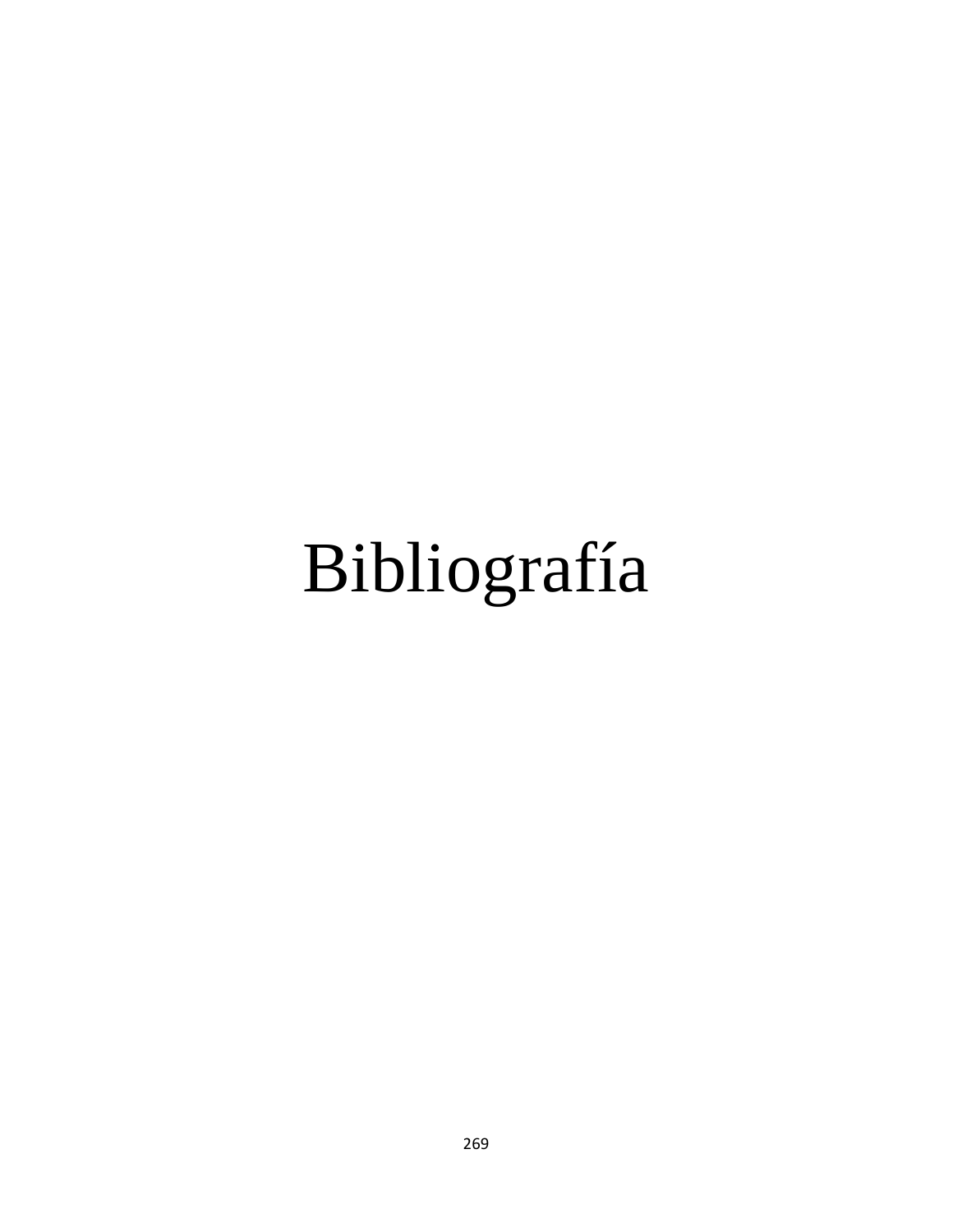## **Bibliografía**

**Barman Scott,** Writing information Security Policies, New Riders.

**Garfinkel Simson, Spafford Gene, Schwartz Alan,** Practical Unix & Internet Security, O'Reilly, Third edition.

Patrick D. Howard, The Security Policy Life Cycle: Functions and Responsibilities, CRC Press 2007.

**Gordon "Fyodor" Lyon**, Nmap Network Scanning: Official Nmap Project Guide to Network Discovery and Security Scanning, December 2008

**Guerrero Martínez, Edson Armando**. Gestión de redes inalámbricas en la Facultad de ingeniería, Tesis Licenciatura (Ingeniero en Computación)-UNAM, Facultad de Ingeniería México 2009.

**Tipton Harold F**. Information Security management Handbook, Sixth Edition, CISSP, CRC Press.

Peltier Thomas R. Information Security Policies, Procedures and Standards: Guidelines for Effective Information Security Management, Auerbach Publications.

**Bacik Sandy**, Building an Effective Information Security Policy Architecture, CRC Press.

**Steafanek George L.** information Security Best Practices: 205 Basic Rules, Butterworth Heinemann.

**Yhan Gregory**, ISO 17799: Scope and implementation – Part 1 Security Policy, MCAD.net, CISSP.

**Roberto Carlos Zúñiga Ramírez y Yesenia Carrera Fournier**, Estrategias, procedimientos y políticas para implementar la seguridad informática en organizaciones con sistemas Linux red hat caso : unidad de servicios de cómputo académico de la Facultad de Ingeniería, Tesis Licenciatura, UNAM, Facultad de Ingeniería, México 2003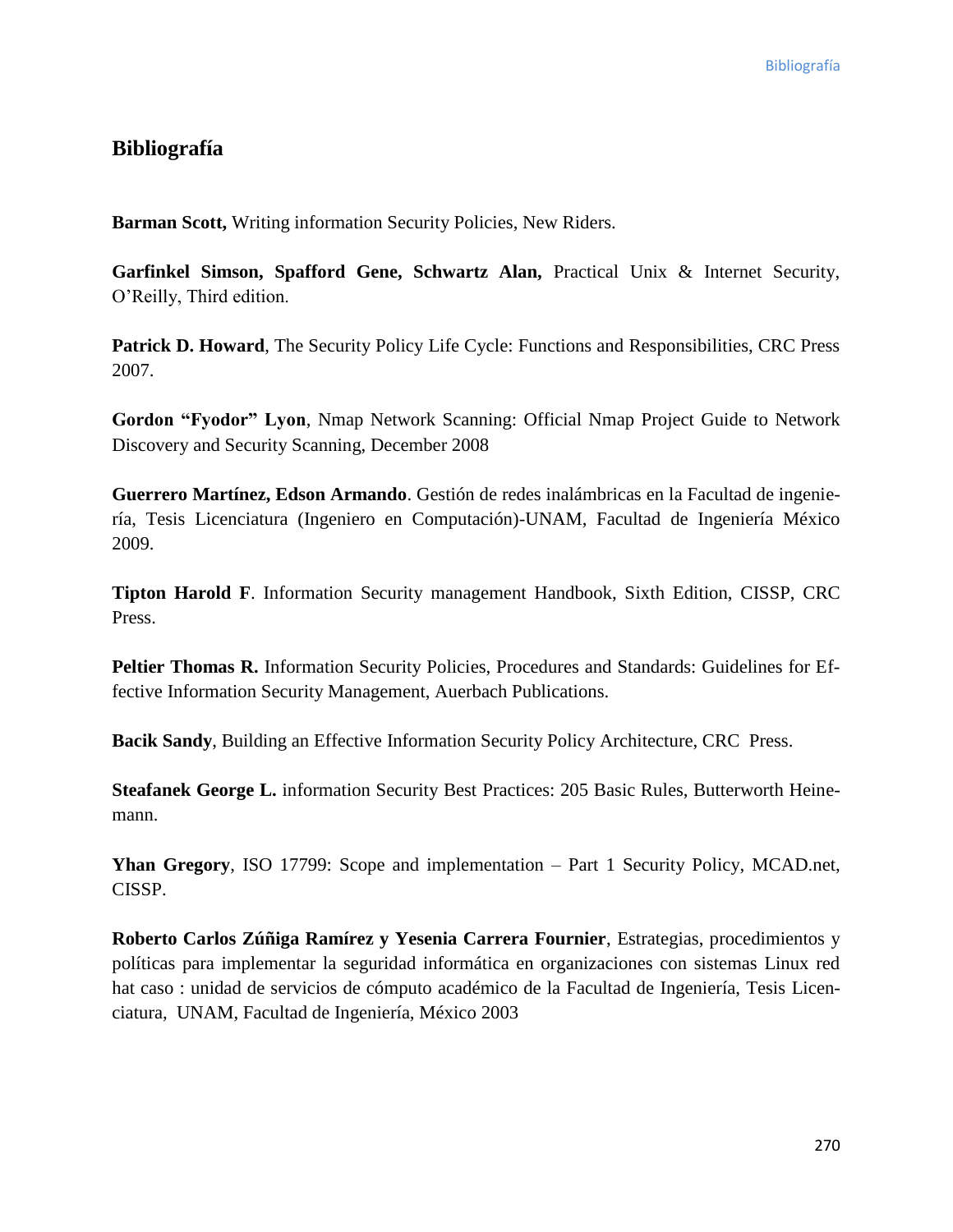## **Mesografía**

## **UNAM CERT**

http://www.cert.org.mx/

**SANS Institute** http://www.sans.org

## **SANS Instute InfoSec Reading Room**

http://www.sans.org/reading\_room/

## **Security In An Open Environment Such As A University?**

http://www.sans.org/reading\_room/whitepapers/policyissues/security-open-environmentuniversity\_1570, 2009

## **Understanding the Importance of and Implementing Internal Security Measures**

http://www.sans.org/reading\_room/whitepapers/policyissues/understanding-importanceimplementing-internal-security-measures\_1901, 2009

#### **Creating an Information Systems Security Policy**

http://www.sans.org/reading\_room/whitepapers/policyissues/creating-information-systemssecurity-policy\_534, 2009

#### **An Overview of Corporate Computer User Policy**

http://www.sans.org/reading\_room/whitepapers/policyissues/overview-corporate-computer-userpolicy\_535, 2009

#### **The social approaches to enforcing information security**

http://www.sans.org/reading\_room/whitepapers/policyissues/social-approaches-enforcinginformation-security\_1102, 2009

#### **Security Process for the implementation of a Company's extranet network**

http://www.sans.org/reading\_room/whitepapers/policyissues/security-process-implementationcompanys-extranet-network\_1115, 2009

#### **Acceptable Use Policy Document**

http://www.sans.org/reading\_room/whitepapers/policyissues/acceptable-policy-document\_369, 2009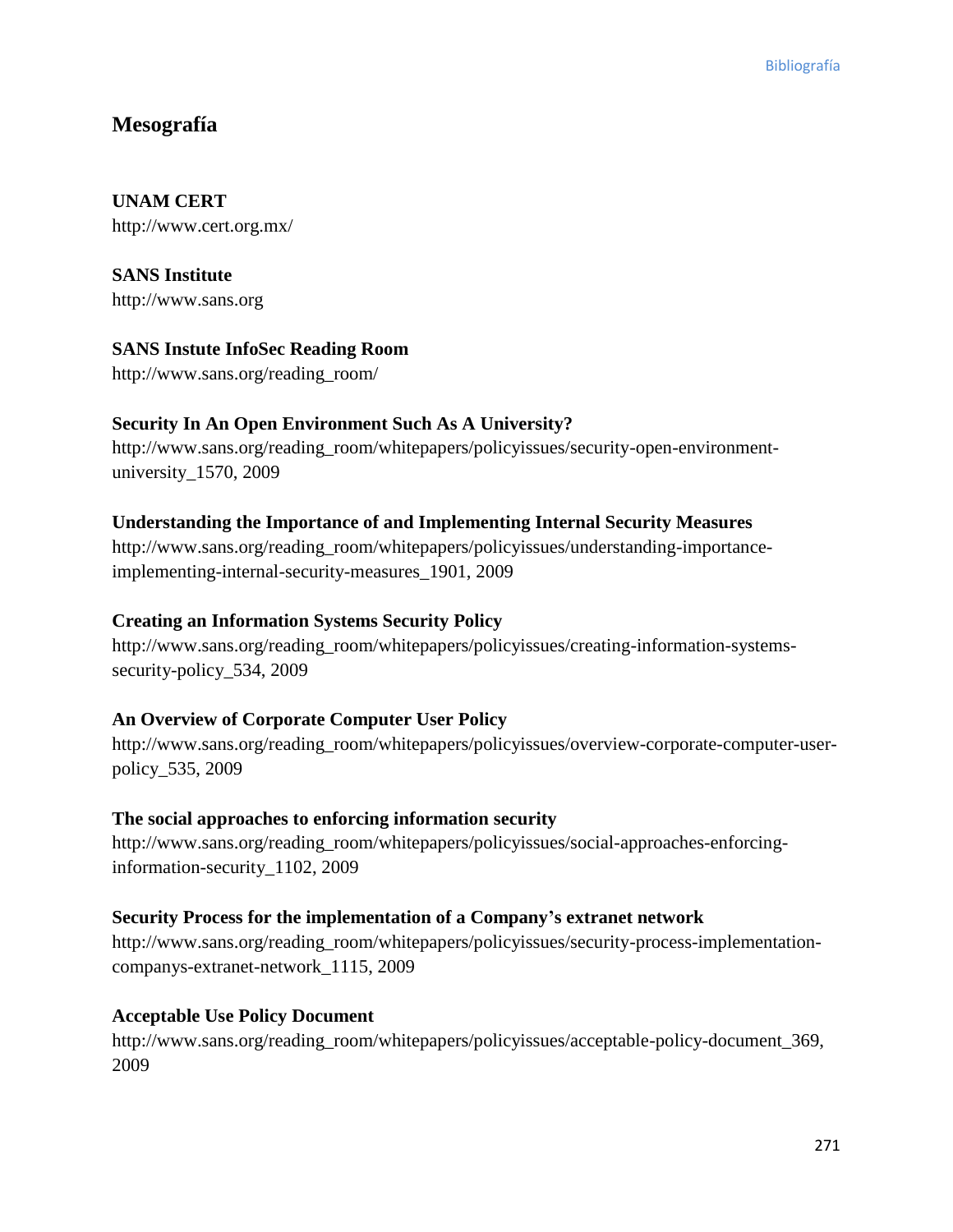#### **Guidelines for an Information Sharing Policy**

http://www.sans.org/reading\_room/whitepapers/policyissues/guidelines-information-sharingpolicy\_918, 2009

#### **Developing a Security Policy - Overcoming Those Hurdles**

http://www.sans.org/reading\_room/whitepapers/policyissues/developing-security-policyovercoming-hurdles\_915, 2009

#### **Security Policies: Where to Begin**

http://www.sans.org/reading\_room/whitepapers/policyissues/security-policies\_919, 2009

#### **Development of an Effective Communications Use Policy**

http://www.sans.org/reading\_room/whitepapers/policyissues/development-effectivecommunications-policy\_485, 2009

**Seguridad UNAM** http://www.seguridad.unam.mx/noticias/

**Symantec** http://www.symantec.com/ http://www.symantec.com/podcasts/

#### **ISO 27000**

http://www.iso27000.es/ http://www.iso27001security.com/

**O-ISM3 Services** http://www.ism3.com/

**ISM3.es.1.0.pdf** http://hades.udg.edu/~xavier/downloads/White\_Papers/ISM3.es.1.0.pdf, 2010

**Information Security** http://www.infosecuritymag.com

**National Security Agency NSA** http://www.nsa.gov/ia/index.shtml

**Laboratorio de Redes y Seguridad** http://132.248.52.4/

#### **Computerworld** http://www.computerworld.com/s/article/85583/10\_steps\_to\_a\_successful\_security\_policy